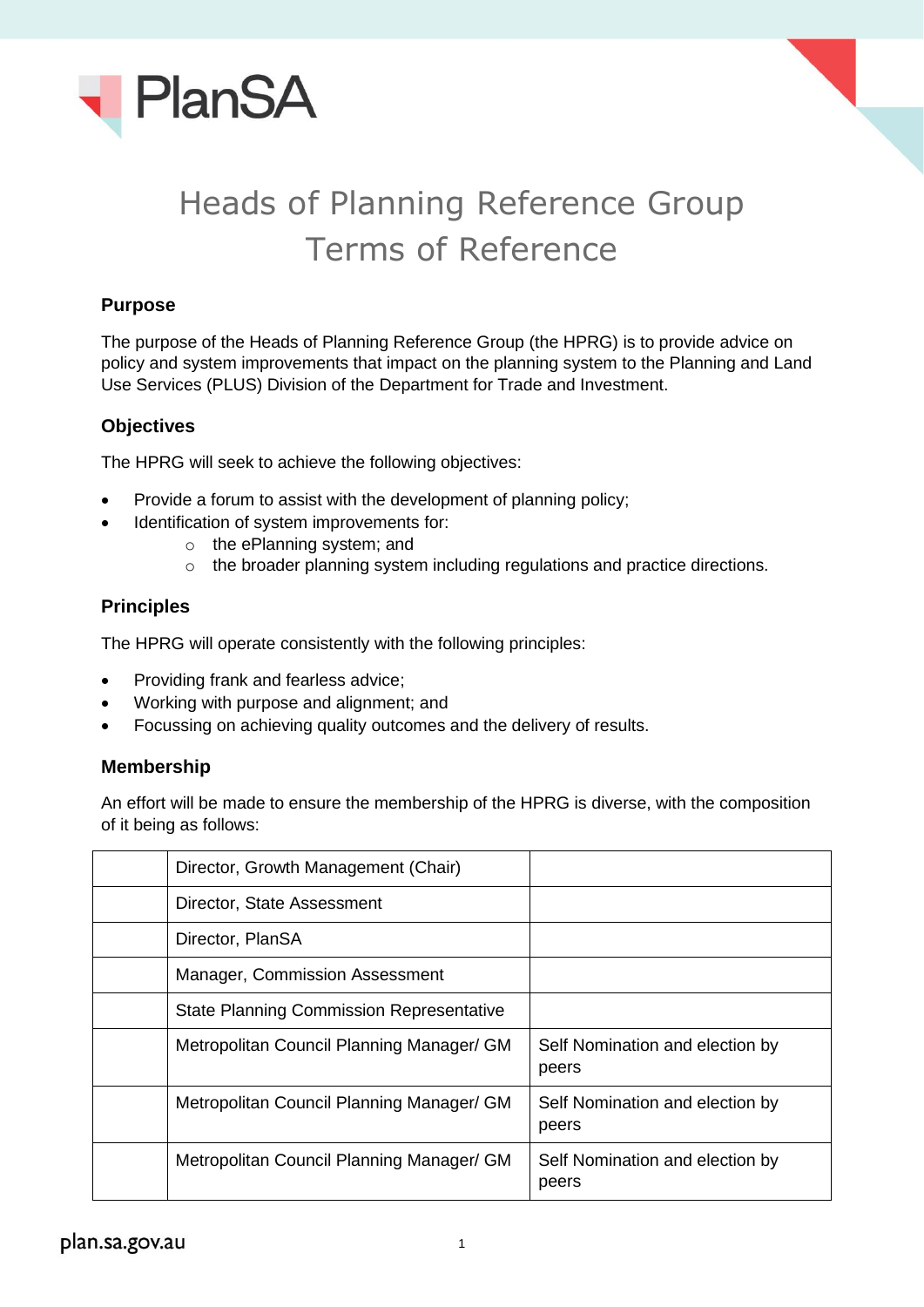| Metropolitan Council Planning Manager/ GM                   | Self Nomination and election by<br>peers            |
|-------------------------------------------------------------|-----------------------------------------------------|
| Regional Council Planning Manager/ GM                       | Self Nomination and election by<br>peers            |
| Regional Council Planning Manager/ GM                       | Self Nomination and election by<br>peers            |
| Regional Council Planning Manager/ GM                       | Self Nomination and election by<br>peers            |
| Private Sector Planning Professional                        | Self Nomination and election by<br>peers            |
| <b>Private Sector Planning Professional</b>                 | Self Nomination and election by<br>peers            |
| <b>Local Government Association</b><br>Representative       | Nomination by Association and<br>appointment by DTI |
| Planning Institute of Australia Representative              | Nomination by Association and<br>appointment by DTI |
| Urban Development Institute of Australia<br>Representative  | Nomination by Association and<br>appointment by DTI |
| Property Council of Australia Representative                | Nomination by Association and<br>appointment by DTI |
| Master Builders Australia Representative                    | Nomination by Association and<br>appointment by DTI |
| <b>Housing Industry Association Representative</b>          | Nomination by Association and<br>appointment by DTI |
| <b>Australian Institute of Architects</b><br>Representative | Nomination by Association and<br>appointment by DTI |

The HPRG will operate for a period of 12 months. At the conclusion of the initial 12 month period, the term of the HPRG may be extended for a further 12 months.

### **Nominations**

Nominations will be sought from Senior Leaders of Council to participate in the Heads of Planning Reference Group. Nominations are sought from Planning Manager or General Manager level. Nominees do not have to be Accredited Professionals. If more than four metropolitan or two regional council nominations are received, an election will be held. Those who have registered their interest and are working in this sector will be invited to participate in the election of the council representatives.

Nominations will also be sought from professional planners working in the private sector. If more than two nominations are received, an election will be held. Those who have registered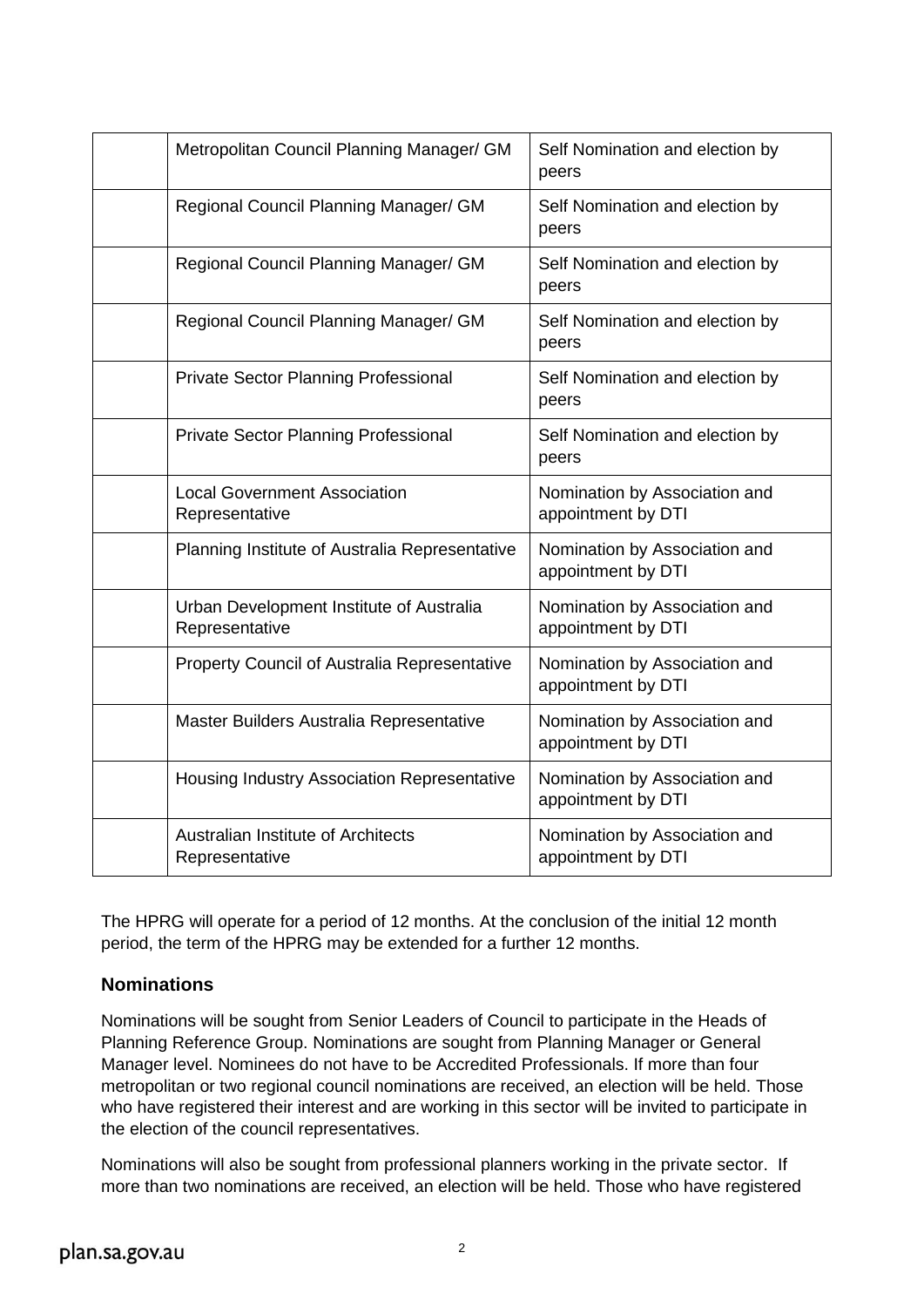their interest and are working in this sector will be invited to participate to elect the two private planning representatives.

The Local Government Association, Planning Institute of Australia, Urban Development Institute of Australia, Property Council of Australia, Master Builders Australia and Housing Industry Association will be invited to nominate one representative each for the group.

### **Vacancy**

If a person who has been elected causes a vacancy to arise, where appropriate the next person with the greatest number of votes in the election shall fill the vacant position. Where this is not appropriate, the remaining members will determine how to fill the position.

## **Chair**

The primary role and function of the Chair is to lead and manage the processes and practices of the HPRG, and to ensure the effective delivery of the HPRG's objectives and principles. In the absence of the Chair, either the Chair's proxy or the Director, Plan SA will preside over the meeting.

## **Conflict of Interest**

Members must declare any conflicts of interest to the HPRG at the start of each meeting or before discussion of the relevant agenda item or topic. Details of the potential or actual conflicts of interest will be appropriately minuted.

Where Members at HPRG meetings are deemed to have a real or perceived conflict of interest, it may be appropriate that the Member is excused from discussion of the matter.

### **Meeting schedule**

The HPRG may meet either in-person or virtually, or a combination of both, with meetings occurring bi-monthly or as otherwise determined by the Chair.

# **Executive Officer**

The Department for Trade and Investment will nominate an Executive Officer.

### **Agenda and meeting papers**

An agenda and any associated meeting papers will be distributed by the Executive Officer five working days prior to the meeting.

# **Proceedings**

The Chair will facilitate the meeting in a manner which promotes healthy, orderly, constructive, respectful and expeditious discussion and not allow repetitious or irrelevant discussion having regard to the function of the HPRG.

If required, HPRG business may be conducted 'out-of-session' by electronic correspondence between the Chair, Members and the Executive Officer (where appropriate).